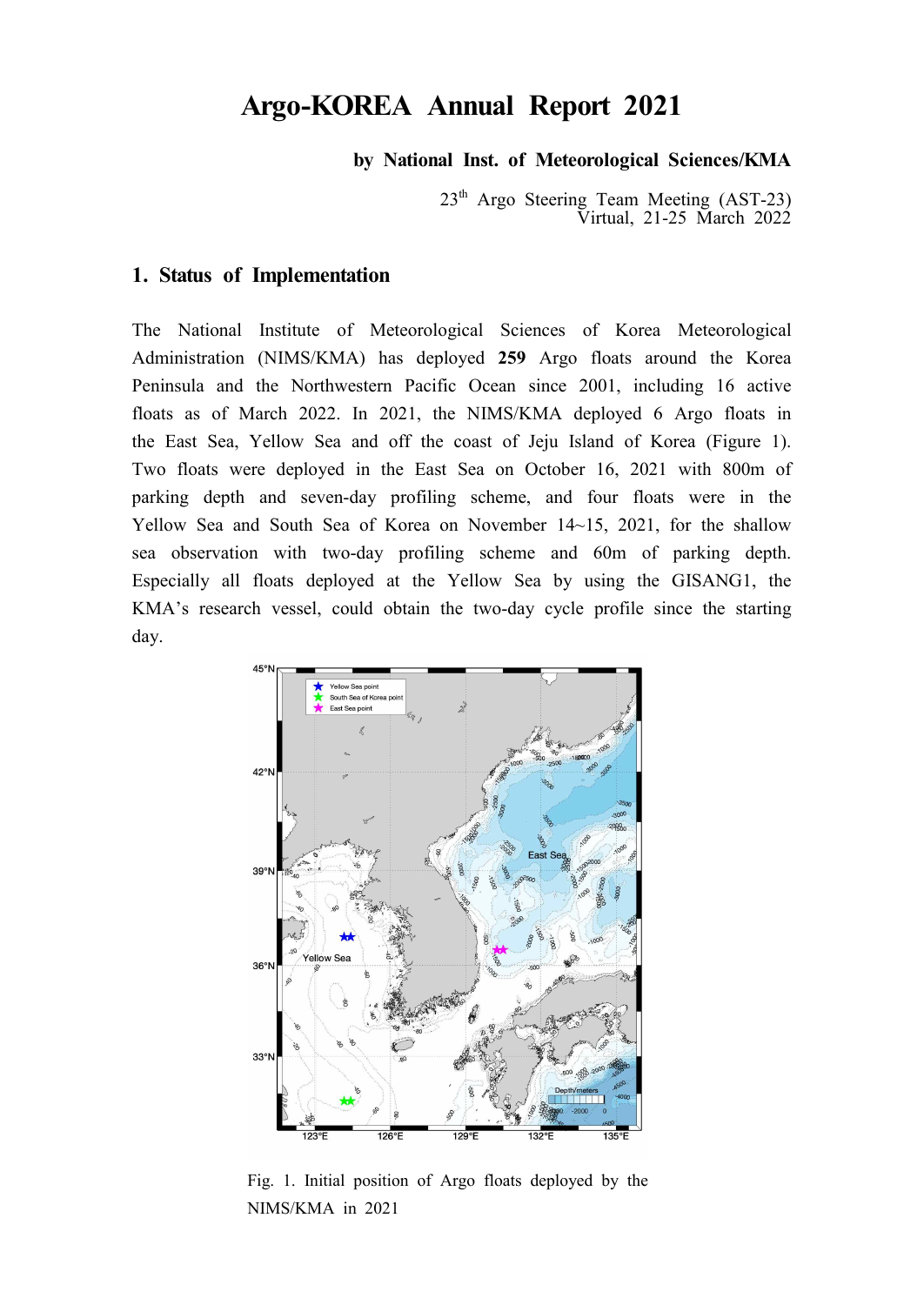### *- Status of contributions to Argo data management*

- ⋅Development of quality control program for the shallow sea data (Yellow Sea) - We developed QC program for the Yellow Sea data about 1,128 profiles obtained from September 2017 to December 2021.
	- We used the OW software version 3.0.0 which was same version used for the East Sea and the Northwestern Pacific, and new reference data-base and new parameters. Since the shallow sea is prone to change its distinctive salinity characteristic every season, only shipboard CTD data collected at the similar time and location were used for OW.
	- We completed DMQC test and sent D-files of shallow sea to the GDAC.
- ⋅The RTQC procedure has been updated for MEDD test for the Pacific and Yellow Sea .(East Sea: Gradient test)
- ⋅Implementing the Argo data format check program.
- ⋅The RTQC procedure has been updated for grey-list.
- ⋅The data quality-control system was improved. (e.g. removal of the duplicated data)

### *- Delayed Mode QC*

⋅We had DMQCed on most KMA Argo floats, except for the floats deployed in late 2021. Last year, we completed DMQC operation on 1,866 profiles (701 profiles from the East Sea, 37 profiles from the Northwestern Pacific, 1,128 from the Yellow Sea), which had been observed until September 2021. The profiles had been sent to the Ifremer GDAC on November 3 2021 in NetCDF format.

⋅We are planning to implement the DMQC operation on profiles from the East Sea and the Yellow Sea, which have been observed until early April 2022. The profiles will be DMQCed based on the KMA DMQC process and OWC 3.0.0. The D-files will be sent to the Ifremer GDAC in late April 2022 in NetCDF format(Ver.3.1).

# **2. Present level of (and future prospects for) national funding for Argo including summary of human resources devoted to Argo.**

We purchased 6 floats in 2021 and successfully deployed all around the Korea Peninsular. In 2022, we will buy 7 Argo floats and keep same deployment strategy. Following persons contribute to the Argo-Korea program.

- KiRyong KANG, Hyeong-Jun JO (KMA)
- Sung-Dae KIM, Hyuk-Min PARK (KIOST)
- Jong-Jin PARK, Gyu-ri Lee (Kyungpook National University)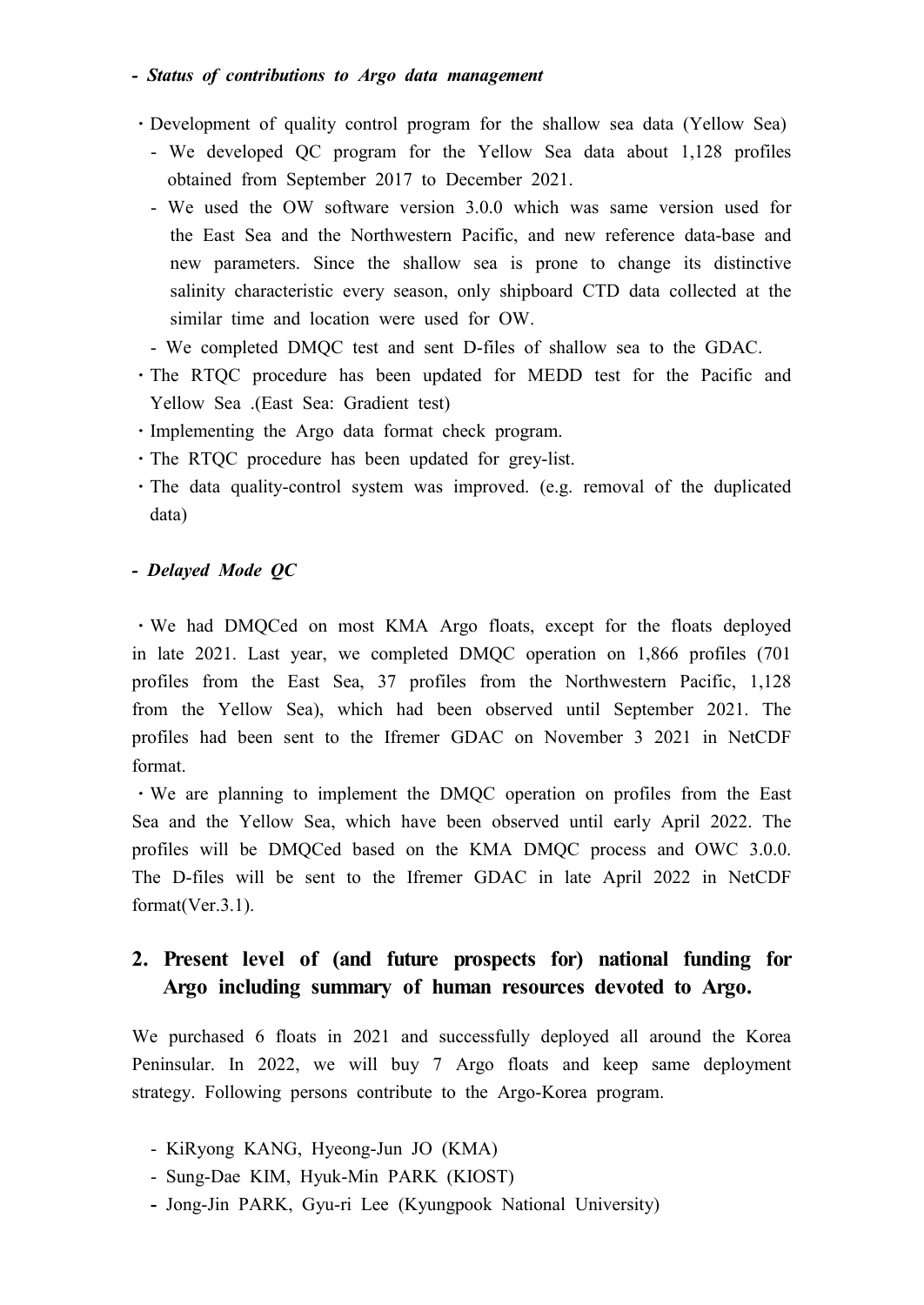### **3. Summary of deployment plans**

The NIMS/KMA has a deployment plan for 7 floats in 2022: three floats will be deployed at the East Sea to keep the observation network and two floats at the Yellow Sea to continue the shallow sea observation scheme in the regional ocean. Continuing the observation in the Yellow Sea, observation program using the Argo float will be preformed to investigate the ocean environment variation in west sea of Korea. In addition, two floats will be deployed at off the coast of JeJu island for law-salinity water monitoring (Figure 2).



Fig. 2 Location of Argo float deployment in 2022.

### **4. Summary of National Research and Operational Uses of Argo data as well as contributions to Argo Regional Centers.**

In 2021, it was successfully observed through Argo deployed in the shallow sea, for example four floats deployment at the Yellow Sea and off the coast of Jeju Island. In particular, Argo float 2901799 has been operated for more than 360 days from November 11, 2020 to December 5, 2021. It is good observation performance with two-day cycle in the shallow sea area. The NIMS/KMA will try to keep this kind of shallow Argo observation network in around Korean peninsular area.